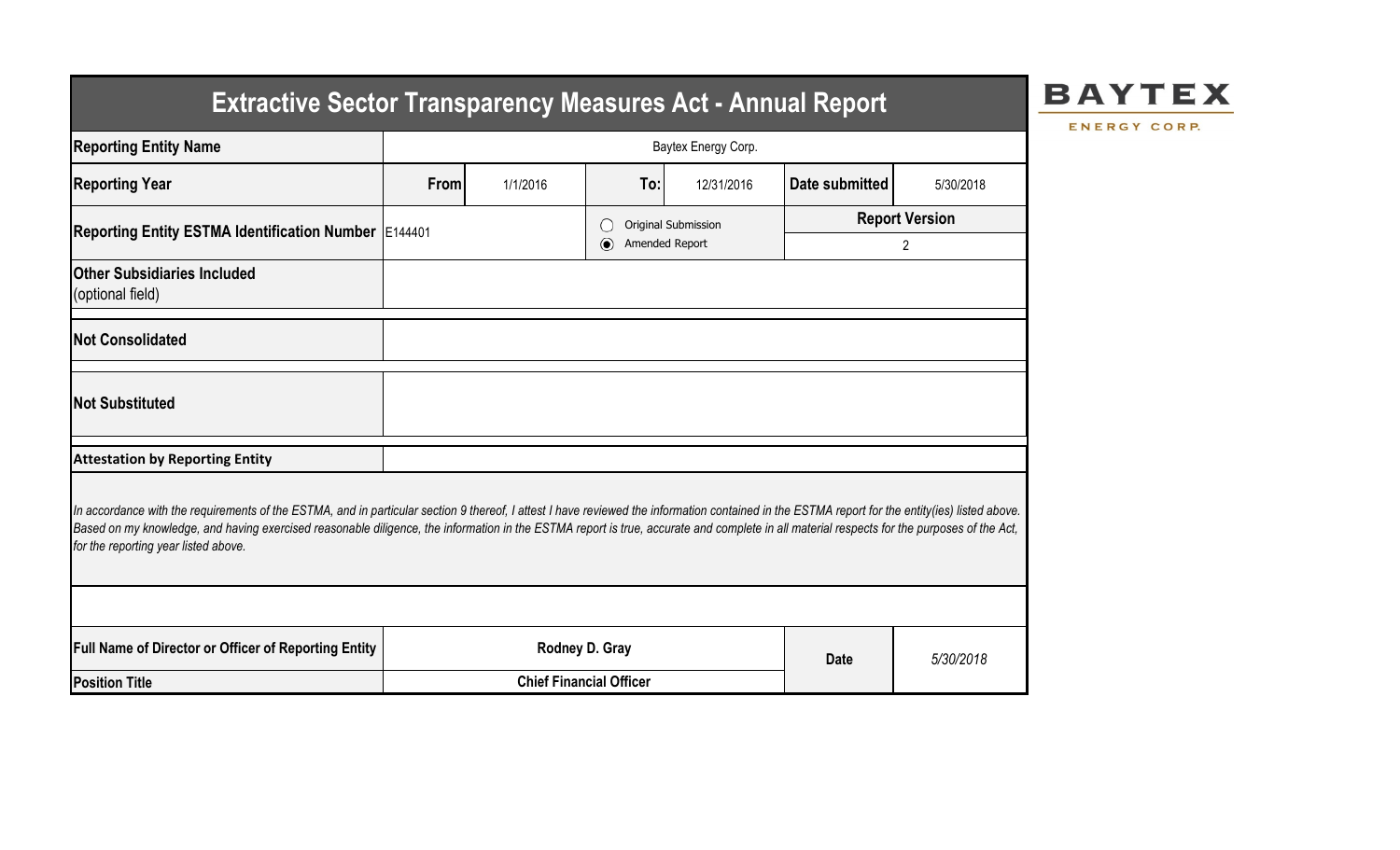|                                          |                                 |                                                                                                                                                                                                                                                                                                    |                     |                  |                          | <b>Extractive Sector Transparency Measures Act - Annual Report</b> |                |                  |                                       |                                      |                                                                                                                                                                                                                                             |
|------------------------------------------|---------------------------------|----------------------------------------------------------------------------------------------------------------------------------------------------------------------------------------------------------------------------------------------------------------------------------------------------|---------------------|------------------|--------------------------|--------------------------------------------------------------------|----------------|------------------|---------------------------------------|--------------------------------------|---------------------------------------------------------------------------------------------------------------------------------------------------------------------------------------------------------------------------------------------|
| <b>Reporting Year</b>                    | From:                           | 1/1/2016                                                                                                                                                                                                                                                                                           | To:                 | 12/31/2016       |                          |                                                                    |                |                  |                                       |                                      |                                                                                                                                                                                                                                             |
| <b>Reporting Entity Name</b>             |                                 |                                                                                                                                                                                                                                                                                                    | Baytex Energy Corp. |                  |                          | <b>Currency of the Report</b>                                      |                | CAD              |                                       |                                      |                                                                                                                                                                                                                                             |
| <b>Reporting Entity ESTMA</b>            |                                 |                                                                                                                                                                                                                                                                                                    |                     |                  |                          |                                                                    |                |                  |                                       |                                      |                                                                                                                                                                                                                                             |
| <b>Identification Number</b>             |                                 |                                                                                                                                                                                                                                                                                                    | E144401             |                  |                          |                                                                    |                |                  |                                       |                                      |                                                                                                                                                                                                                                             |
| <b>Subsidiary Reporting Entities (if</b> |                                 |                                                                                                                                                                                                                                                                                                    |                     |                  |                          |                                                                    |                |                  |                                       |                                      |                                                                                                                                                                                                                                             |
| necessary)                               |                                 |                                                                                                                                                                                                                                                                                                    |                     |                  |                          |                                                                    |                |                  |                                       |                                      |                                                                                                                                                                                                                                             |
|                                          |                                 |                                                                                                                                                                                                                                                                                                    |                     |                  | <b>Payments by Payee</b> |                                                                    |                |                  |                                       |                                      |                                                                                                                                                                                                                                             |
|                                          |                                 |                                                                                                                                                                                                                                                                                                    |                     |                  |                          |                                                                    |                |                  |                                       |                                      |                                                                                                                                                                                                                                             |
| <b>Country</b>                           | Payee Name                      | Departments, Agency, etc within<br><b>Payee that Received Payments</b>                                                                                                                                                                                                                             | <b>Taxes</b>        | <b>Royalties</b> | Fees                     | <b>Production Entitlements</b>                                     | <b>Bonuses</b> | <b>Dividends</b> | Infrastructure<br>mprovement Payments | <b>Total Amount paid to</b><br>Payee | <b>Notes</b>                                                                                                                                                                                                                                |
| Canada                                   | <b>Brazeau County</b>           |                                                                                                                                                                                                                                                                                                    | 530,000             |                  | $\sim$                   |                                                                    |                |                  |                                       | 530,000                              |                                                                                                                                                                                                                                             |
| Canada                                   | Clearwater County               |                                                                                                                                                                                                                                                                                                    | 400,000             | - 1              | $\sim$                   | $\sim$                                                             | - 1            |                  | $\sim$<br>$\sim$                      | 400.000                              |                                                                                                                                                                                                                                             |
| Canada                                   | County of Stettler No. 6        |                                                                                                                                                                                                                                                                                                    | 210,000             |                  |                          |                                                                    |                |                  |                                       | 210.000                              |                                                                                                                                                                                                                                             |
| Canada                                   | County of Wetaskiwin No. 10     |                                                                                                                                                                                                                                                                                                    | 100,000             | $\sim$           | $\sim$                   | $\sim$                                                             | $\sim$         |                  | $\sim$<br>÷.                          | 100,000                              |                                                                                                                                                                                                                                             |
| Canada                                   | Federal Government of Canada    | Receiver General for Canada                                                                                                                                                                                                                                                                        | 5,270,000           |                  |                          |                                                                    |                |                  | ÷.                                    | 5,270,000                            |                                                                                                                                                                                                                                             |
| Canada                                   | M.D. of Bonnyville No. 87       |                                                                                                                                                                                                                                                                                                    | 460,000             | $\sim$           | $\sim$                   |                                                                    |                |                  | 170,000<br>$\sim$                     | 630,000                              |                                                                                                                                                                                                                                             |
| Canada                                   | M.D. of Opportunity No. 17      |                                                                                                                                                                                                                                                                                                    | 360,000             |                  |                          |                                                                    |                |                  |                                       | 360,000                              |                                                                                                                                                                                                                                             |
| Canada                                   | M.D. of Smoky River No. 130     |                                                                                                                                                                                                                                                                                                    | 560,000             | $\sim$           | $\sim$                   | $\sim$                                                             | - 1            |                  | $\sim$<br>$\sim$                      | 560,000                              |                                                                                                                                                                                                                                             |
| Canada                                   | M.D. of Taber No. 14            |                                                                                                                                                                                                                                                                                                    | 190,000             |                  | ÷.                       |                                                                    |                |                  |                                       | 190,000                              |                                                                                                                                                                                                                                             |
| Canada                                   | Northern Sunrise County         |                                                                                                                                                                                                                                                                                                    | 3,190,000           | - 1              | $\sim$                   |                                                                    |                |                  | <b>COL</b><br>$\sim$                  | 3,190,000                            |                                                                                                                                                                                                                                             |
| Canada                                   | Province of Alberta             | Minister of Finance, Government of<br>Alberta, Alberta Energy Regulator,<br>Provincial Treasurer of Alberta, Alberta<br>Boilers Safety Association, Minister of<br>Finance, Alberta Petroleum Marketing<br>Commission (APMC)                                                                       |                     | 13,750,000       | 3,910,000                |                                                                    | 550,000        |                  |                                       |                                      | Royalties paid in-kind total \$660,000 and are<br>18,210,000 valued at the fair market value of the volumes<br>taken in-kind at the time of the transaction.                                                                                |
| Canada                                   | Province of Saskatchewan        | Minister of Finance, Saskatchewan,<br>Saskatchewan Industry and Resources,<br>Ministry of Agriculture, Technical Safety<br>Authority of Saskatchewan,<br>Saskatchewan Environment & Resource<br>Management, Ministry of the Economy,<br>Information Services Corporation, Water<br>Security Agency | 1,750,000           | 6,270,000        | 1.080.000                |                                                                    | 150,000        |                  |                                       | 9,250,000                            |                                                                                                                                                                                                                                             |
| Canada                                   | R.M. of Britannia No. 502       |                                                                                                                                                                                                                                                                                                    | 690,000             |                  | 190,000                  |                                                                    |                |                  |                                       | 880,000                              |                                                                                                                                                                                                                                             |
| Canada                                   | R.M. of Cut Knife No. 439       |                                                                                                                                                                                                                                                                                                    | 130,000             | $\sim$           | $\sim$                   | $\sim$                                                             | <b>COL</b>     |                  | ÷.<br>$\sim$                          | 130,000                              |                                                                                                                                                                                                                                             |
| Canada                                   | R.M. of Eldon No. 471           |                                                                                                                                                                                                                                                                                                    | 1,020,000           |                  | ÷.                       |                                                                    |                |                  | $\sim$                                | 1,020,000                            |                                                                                                                                                                                                                                             |
| Canada                                   | R.M. of Eye Hill No. 382        |                                                                                                                                                                                                                                                                                                    | 150,000             | $\sim$           | $\sim$                   | $\sim$                                                             | - 1            |                  | $\sim$<br>$\sim$                      | 150,000                              |                                                                                                                                                                                                                                             |
| Canada                                   | R.M. of Frenchman Butte No. 501 |                                                                                                                                                                                                                                                                                                    | 610,000             |                  | ÷.                       |                                                                    |                |                  | . п.                                  | 610.000                              |                                                                                                                                                                                                                                             |
| Canada                                   | R.M. of Hillsdale No. 440       |                                                                                                                                                                                                                                                                                                    | 1,420,000           | $\sim$           | $\sim$                   | <b>.</b>                                                           | $\sim$         |                  | $\sim$<br>×.                          | 1.420.000                            |                                                                                                                                                                                                                                             |
| Canada                                   | R.M. of Manitou Lake No. 442    |                                                                                                                                                                                                                                                                                                    | 620,000             |                  |                          |                                                                    |                |                  |                                       | 620,000                              |                                                                                                                                                                                                                                             |
| Canada                                   | R.M. of Oakdale No. 320         |                                                                                                                                                                                                                                                                                                    | 380,000             | $\sim$           | 110,000                  | $\sim$                                                             | $\sim$         |                  | $\sim$<br>$\sim$                      | 490,000                              |                                                                                                                                                                                                                                             |
| Canada                                   | R.M. of Prairiedale No. 321     |                                                                                                                                                                                                                                                                                                    | 200,000             |                  |                          |                                                                    |                |                  |                                       | 200,000                              |                                                                                                                                                                                                                                             |
| Canada                                   | R.M. of Wilton No. 472          |                                                                                                                                                                                                                                                                                                    | 800,000             | $\sim$           | $\sim$                   |                                                                    |                |                  | $\sim$<br>$\sim$                      | 800,000                              |                                                                                                                                                                                                                                             |
| Canada                                   | Special Areas Board             |                                                                                                                                                                                                                                                                                                    | 420,000             |                  |                          |                                                                    |                |                  |                                       | 420,000                              |                                                                                                                                                                                                                                             |
| Canada                                   | <b>Sturgeon County</b>          |                                                                                                                                                                                                                                                                                                    | 520,000             | $\sim$           | $\sim$                   | $\sim$                                                             | - 11           |                  | <b>COL</b><br>$\sim$                  | 520,000                              |                                                                                                                                                                                                                                             |
| United States of America                 | Atascosa County                 |                                                                                                                                                                                                                                                                                                    | 550,000             |                  |                          |                                                                    |                |                  |                                       | 550,000                              | Exchange rate from USD to CAD used in this<br>report is as at the Company's December 31,<br>2016 year end of 1.3427.<br>Amended to include an additional \$130,000<br>of payments previously reported as payments<br>to 'Various Counties'. |
| United States of America                 | State of Texas                  |                                                                                                                                                                                                                                                                                                    | 1,730,000           | 14,780,000       |                          |                                                                    |                |                  |                                       |                                      | Exchange rate from USD to CAD used in this<br>16,510,000 report is as at the Company's December 31,<br>2016 year end of 1.3427.                                                                                                             |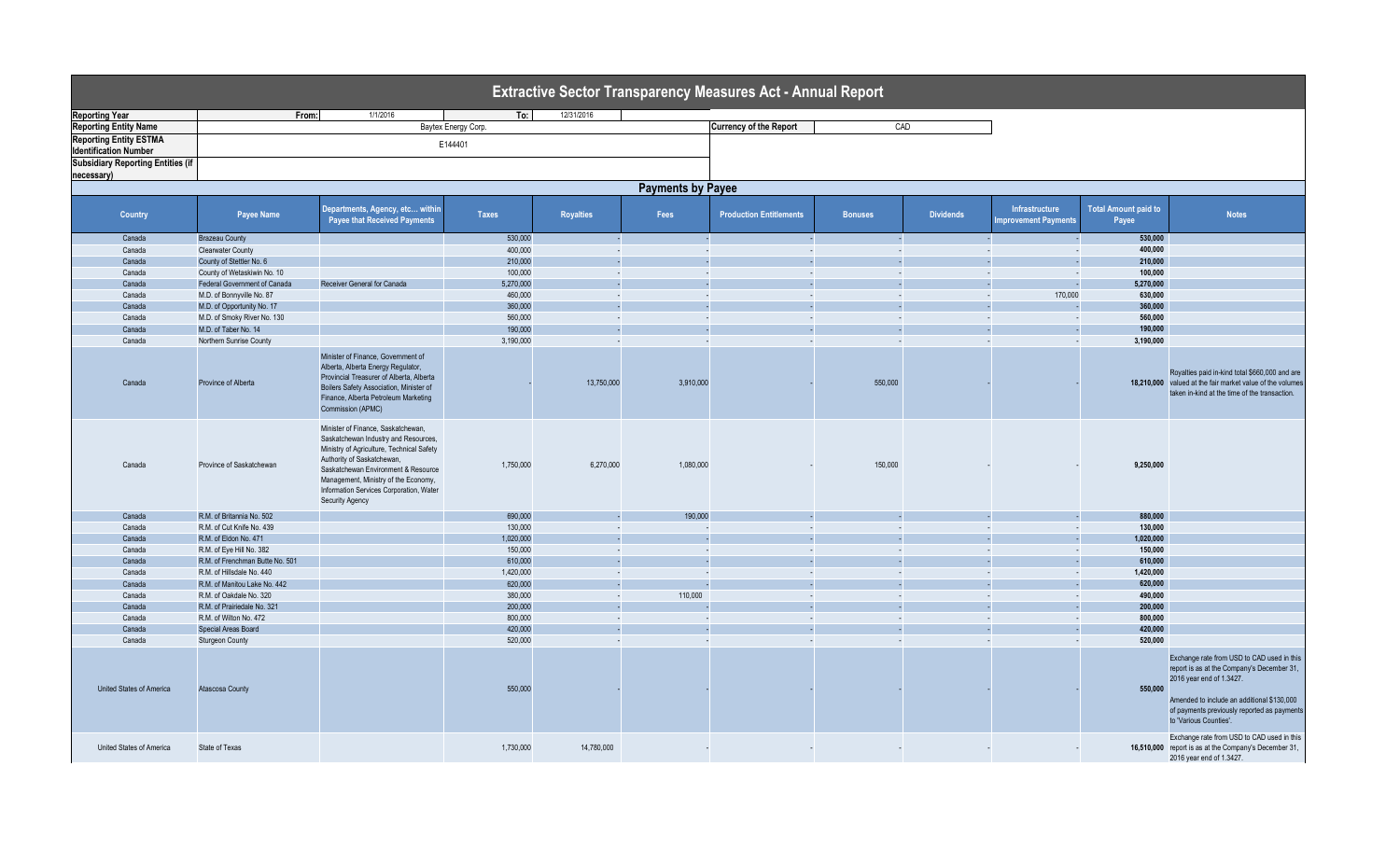| <b>Extractive Sector Transparency Measures Act - Annual Report</b> |                                                                      |                                                                        |              |                  |         |                                |                |                  |                                               |                                      |                                                                                                                                                                                                                                                |  |
|--------------------------------------------------------------------|----------------------------------------------------------------------|------------------------------------------------------------------------|--------------|------------------|---------|--------------------------------|----------------|------------------|-----------------------------------------------|--------------------------------------|------------------------------------------------------------------------------------------------------------------------------------------------------------------------------------------------------------------------------------------------|--|
| <b>Reporting Year</b>                                              | From:                                                                | 1/1/2016                                                               | To:          | 12/31/2016       |         |                                |                |                  |                                               |                                      |                                                                                                                                                                                                                                                |  |
| <b>Reporting Entity Name</b>                                       | <b>Currency of the Report</b><br>Baytex Energy Corp.                 |                                                                        |              |                  |         |                                |                | CAD              |                                               |                                      |                                                                                                                                                                                                                                                |  |
| <b>Reporting Entity ESTMA</b><br><b>Identification Number</b>      |                                                                      |                                                                        |              |                  |         |                                |                |                  |                                               |                                      |                                                                                                                                                                                                                                                |  |
| <b>Subsidiary Reporting Entities (if</b><br>necessary)             |                                                                      |                                                                        |              |                  |         |                                |                |                  |                                               |                                      |                                                                                                                                                                                                                                                |  |
| <b>Payments by Payee</b>                                           |                                                                      |                                                                        |              |                  |         |                                |                |                  |                                               |                                      |                                                                                                                                                                                                                                                |  |
| <b>Country</b>                                                     | Payee Name                                                           | Departments, Agency, etc within<br><b>Payee that Received Payments</b> | <b>Taxes</b> | <b>Royalties</b> | Fees    | <b>Production Entitlements</b> | <b>Bonuses</b> | <b>Dividends</b> | Infrastructure<br><b>Improvement Payments</b> | <b>Total Amount paid to</b><br>Payee | <b>Notes</b>                                                                                                                                                                                                                                   |  |
| United States of America                                           | <b>Texas Railroad Commission</b>                                     |                                                                        |              |                  | 320,000 |                                |                |                  |                                               |                                      | Exchange rate from USD to CAD used in this<br>320,000 report is as at the Company's December 31,<br>2016 year end of 1.3427.                                                                                                                   |  |
| United States of America                                           | US Environmental Protection Agency                                   |                                                                        |              |                  | 100,000 |                                |                |                  |                                               |                                      | Exchange rate from USD to CAD used in this<br>100,000 report is as at the Company's December 31,<br>2016 year end of 1.3427.                                                                                                                   |  |
| United States of America                                           | <b>Karnes County</b>                                                 |                                                                        | 6.010.000    |                  |         |                                |                |                  |                                               | 6.010.000                            | Exchange rate from USD to CAD used in this<br>report is as at the Company's December 31,<br>2016 year end of 1.3427.<br>Amended to include and additional<br>\$6,010,000 of payments previously reported<br>as payments to 'Various Counties'. |  |
| <b>Additional Notes:</b>                                           | All reported payments have been rounded to the nearest CDN \$10,000. |                                                                        |              |                  |         |                                |                |                  |                                               |                                      |                                                                                                                                                                                                                                                |  |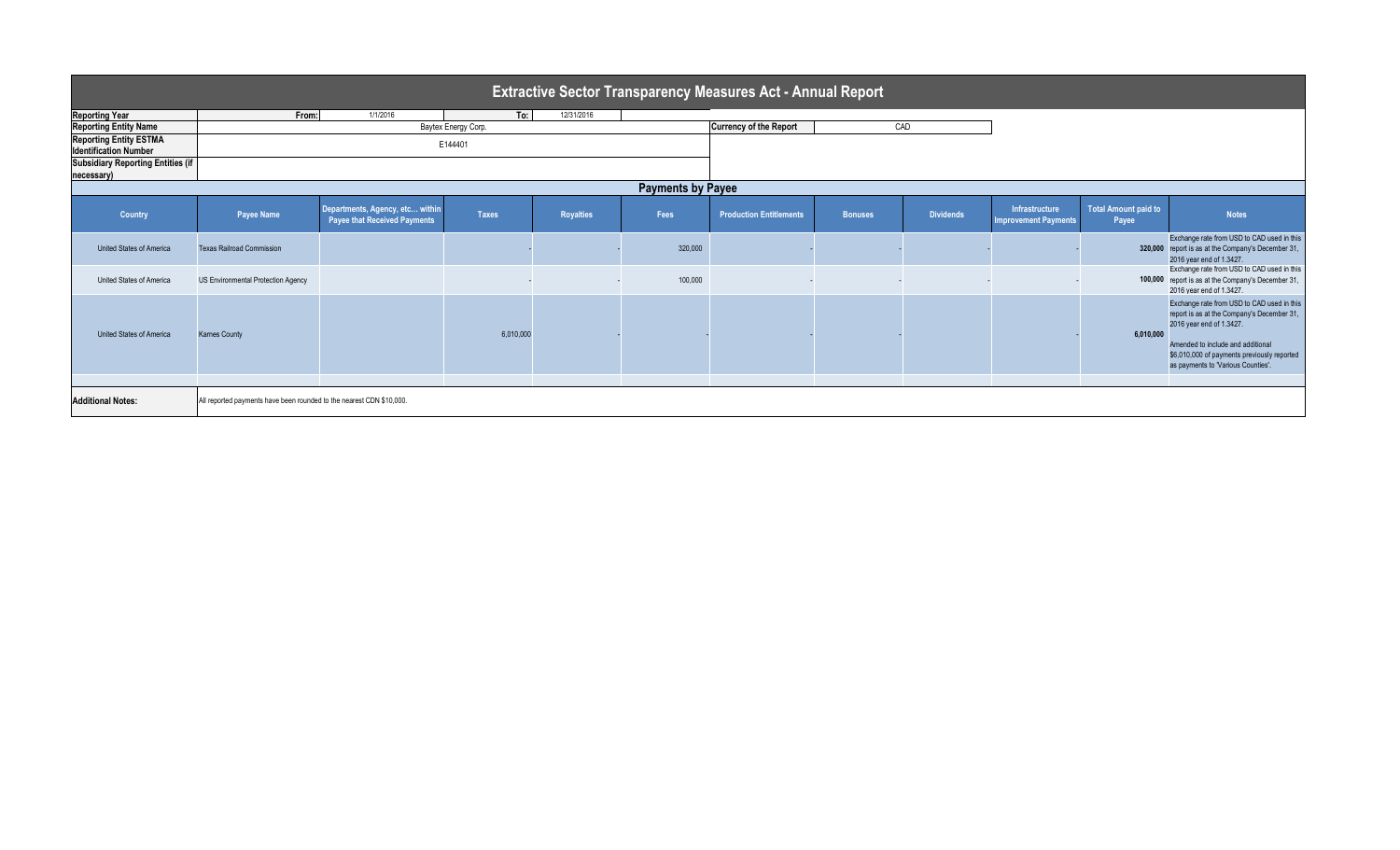| <b>Extractive Sector Transparency Measures Act - Annual Report</b> |                                                                      |              |                     |                          |                                |                          |                  |                                               |                                        |              |  |  |
|--------------------------------------------------------------------|----------------------------------------------------------------------|--------------|---------------------|--------------------------|--------------------------------|--------------------------|------------------|-----------------------------------------------|----------------------------------------|--------------|--|--|
|                                                                    |                                                                      |              |                     |                          |                                |                          |                  |                                               |                                        |              |  |  |
| <b>Reporting Year</b>                                              | From:                                                                | 1/1/2016     | To:                 | 12/31/2016               |                                |                          |                  |                                               |                                        |              |  |  |
| <b>Reporting Entity Name</b>                                       |                                                                      |              | Baytex Energy Corp. |                          | <b>Currency of the Report</b>  |                          | CAD              |                                               |                                        |              |  |  |
| <b>Reporting Entity ESTMA</b>                                      |                                                                      |              | E144401             |                          |                                |                          |                  |                                               |                                        |              |  |  |
| <b>Identification Number</b>                                       |                                                                      |              |                     |                          |                                |                          |                  |                                               |                                        |              |  |  |
| <b>Subsidiary Reporting Entities (if</b>                           |                                                                      |              |                     |                          |                                |                          |                  |                                               |                                        |              |  |  |
| necessary)                                                         |                                                                      |              |                     |                          |                                |                          |                  |                                               |                                        |              |  |  |
| <b>Payments by Project</b>                                         |                                                                      |              |                     |                          |                                |                          |                  |                                               |                                        |              |  |  |
| <b>Country</b>                                                     | <b>Project Name</b>                                                  | <b>Taxes</b> | <b>Royalties</b>    | Fees                     | <b>Production Entitlements</b> | <b>Bonuses</b>           | <b>Dividends</b> | Infrastructure<br><b>Improvement Payments</b> | <b>Total Amount paid by</b><br>Project | <b>Notes</b> |  |  |
| Canada                                                             | <b>LLOYDMINSTER</b>                                                  | 8,220,000    | 6,270,000           | 3,050,000                | $\overline{\phantom{a}}$       | 320,000                  |                  | 170,000                                       | 18,030,000                             |              |  |  |
| Canada                                                             | <b>CORPORATE</b>                                                     | 5,270,000    | $\sim$              | $\overline{\phantom{a}}$ | $\sim$                         | $\overline{\phantom{0}}$ | $\sim$           | $\sim$                                        | 5,270,000                              |              |  |  |
| Canada                                                             | <b>CONVENTIONAL</b>                                                  | 2,990,000    | 2,810,000           | 1,350,000                | $\sim$                         |                          | $\sim$           | $\sim 10$                                     | 7,150,000                              |              |  |  |
| Canada                                                             | <b>PEACE RIVER</b>                                                   | 3,500,000    | 10,940,000          | 890,000                  | $\sim$                         | 380,000                  | $\sim$           | $\sim$                                        | 15,710,000                             |              |  |  |
| <b>United States of America</b>                                    | <b>USA</b>                                                           | 8,290,000    | 14,780,000          | 420,000                  | $\sim$                         |                          | $\sim$           | $\sim 100$                                    | 23,490,000                             |              |  |  |
|                                                                    |                                                                      |              |                     |                          |                                |                          |                  |                                               |                                        |              |  |  |
| <b>Additional Notes:</b>                                           | All reported payments have been rounded to the nearest CDN \$10,000. |              |                     |                          |                                |                          |                  |                                               |                                        |              |  |  |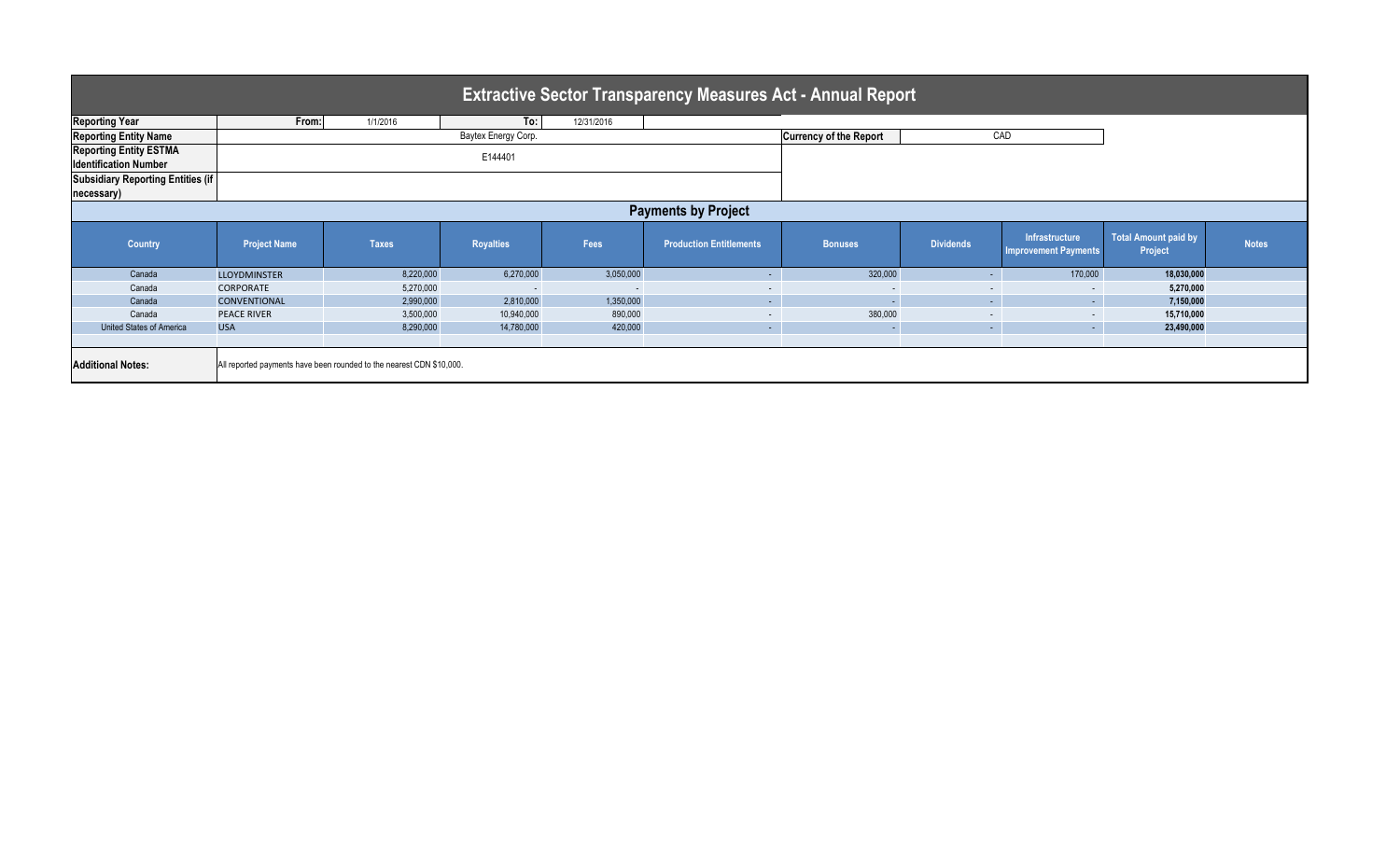

**EXTRACTIVE SECTOR TRANSPARENCY MEASURES ACT** 

# 2016 REPORT

# **INTRODUCTION**

Baytex Energy Corp. and its subsidiaries (collectively the "Company" or "Baytex") has prepared the following report (the "Report") of payment made to government entities for the year ended December 31, 2016 as required by the *Extractive Sector Transparency Measures Act*, S.C. 2014, c.39, s.376 ("ESTMA" or "the Act").

In addition to the payments required to be reported under the Act, Baytex makes broader socio-economic contributions to the local areas in which we operate. Information pertaining to these contributions is included in Baytex's 2016 Corporate Responsibility Report available on the Company's website at [www.baytexenergy.com](http://www.baytexenergy.com/).

# **BASIS FOR PREPARATION**

The Report is presented in Canadian Dollars and has been prepared in accordance with the requirements of the Act and the Natural Resources Canada Technical Reporting Specifications. Payments made in a foreign currency are translated into Canadian dollars at the year end exchange rate, as allowed in the Technical Reporting Specifications. The purpose of the Technical Reporting Specifications is to provide the form and manner specifications for the reporting process. The following is a summary of judgements and definitions that Baytex has made in preparation of the Report.

#### *Payee*

A payee is:

- a) Any government in Canada or in a foreign state;
- b) A body that is established by two or more governments;
- c) Any trust, board, commission, corporation or body or other authority that is established to exercise or perform, or that exercises or performs, a power, duty or function of a government for a government referred to in a) above or a body referred to in b) above.

Payees include governments at any level, including national, regional, state/provincial, local/municipal levels, as well as Indigenous governments. Payees include Crown corporations and other state-owned enterprises that are exercising or performing a power, duty or function of government. The Act deferred the requirement to report on payments made to Indigenous governments in Canada until June 1, 2017.

Where practical, the name of the department, agency or other body of the payee that received the payment is disclosed.

# *Activities within the scope of the Act*

Payments made by Baytex to payees arising from the commercial development of oil, gas and minerals are disclosed in this Report. This Report includes payments related to initial processing activities that are integrated with the Company's extraction operations and commercial development of oil, gas and minerals. Payments that are not related to Baytex's commercial development activities, as defined by ESTMA and the Technical Reporting Specifications, are excluded from this Report.

# *Project*

Payments are reported at a project level except for payments that are not attributable to a specific project and are reported at the entity level. Corporate income taxes, which are not typically levied at the project level, are an example of this.

A "project" is defined as the operational activities that are governed by a single contract, license, lease, concession or similar legal agreement and form the basis for payment liabilities with a government. However, if multiple such agreements are substantially interconnected, the agreements may be grouped into a single "project" for reporting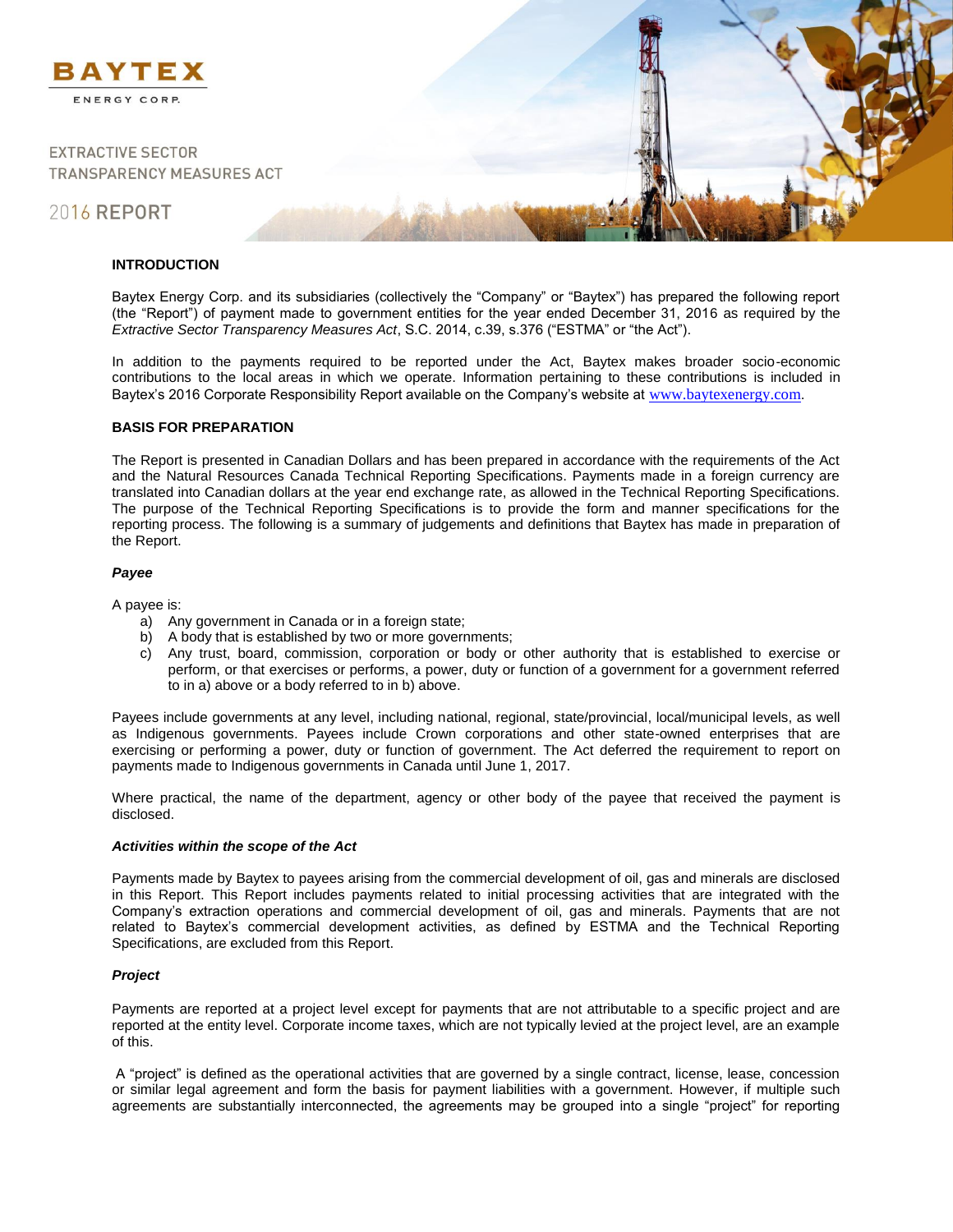purposes.

#### *Cash and In-kind Payments*

Payments are reported on a cash basis, meaning that they are reported in the period in which they are paid. In-kind payments are converted to an equivalent cash value based on the most appropriate and relevant valuation method for each payment, which can be at cost or market value or such value as stated in the contract.

Payments to the same payee that meet or exceed CAD\$100,000 in one category of payment are disclosed and are rounded to the nearest CAD\$10,000.

#### *Refunds, rebates and credits*

Amounts paid to payees have been reported at the amounts paid by Baytex, including instances where an applicable credit or rebate reduces the amount payable, to reflect the net cash payment to the payee. Cash refunds or rebates received from payees have not been reported where they have not been applied as a credit to amounts owing.

#### *Operatorship*

In the commercial development of oil and natural gas, Baytex often conducts joint venture operations with other entities. Typically one entity, the operator, makes payments on behalf of all parties and is reimbursed by the nonoperating venture partners. Where Baytex makes a reportable payment, the full amount paid is disclosed, regardless of whether Baytex is the operator or could subsequently be reimbursed by its non-operating venture partners.

Payments made by other entities with which Baytex has joint control or arrangement are excluded from this Report, with the exception of certain payments made for our non-operated properties where the operator is not subject to the Act. As such, we have reported the net payments the operator made on our behalf using the best information available.

# **PAYMENT CATEGORIES**

The information is reported under the following payment types.

#### *Taxes*

This Report includes taxes levied on income, profit and production. Taxes reported include corporate income tax, property taxes and certain provincial resource surcharges that relate to the commercial development of oil and gas. Consumption taxes, personal income taxes, sales taxes and taxes withheld by other on behalf of the Company, as well as tax refunds received are excluded.

#### *Royalties*

These are payments for the rights to extract oil and natural gas resources and include in-kind royalties.

#### *Fees*

Fees include payments for rental fees, entry fees, regulatory charges and other considerations for licences, permits and/or concessions required in order to gain access to an area where extractive activities are performed. Fees that are paid in ordinary course commercial transactions in exchange for services or goods provided by the government are excluded.

#### *Production Entitlements*

These payments relate to the payee's share of oil and natural gas production under production sharing agreements or similar contractual or legislated arrangements. There were no reportable production entitlement payments made to a payee for the year ended December 31, 2016.

#### *Bonuses*

Payments made upon signing an agreement or a contract, or when a commercial discovery is declared, or production has commenced or a milestone is reached are considered bonus payments.